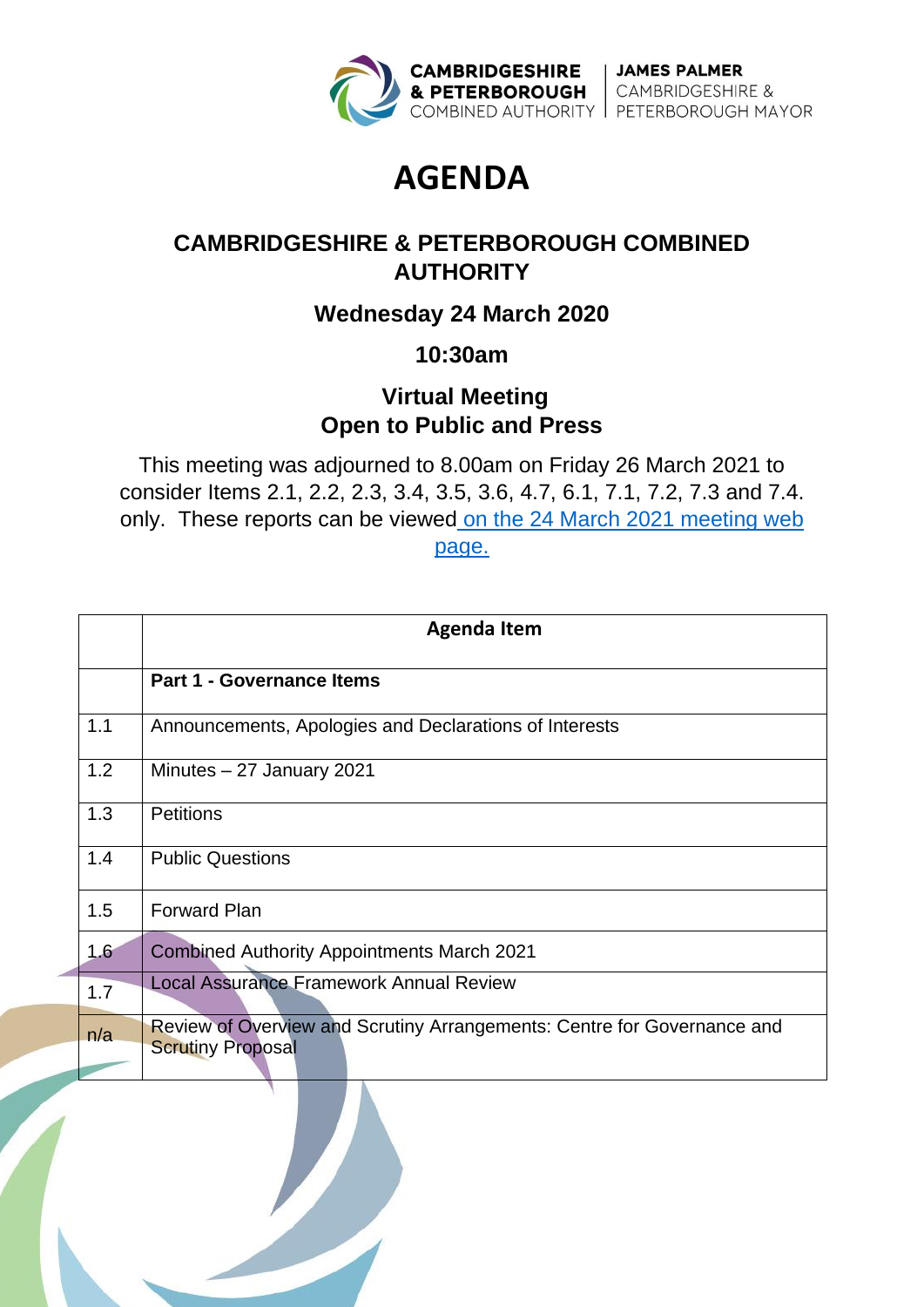|     | <b>Part 2 – Finance</b>                         |
|-----|-------------------------------------------------|
| 2.1 | <b>Budget Monitor Report March 2021</b>         |
| 2.2 | 2021-22 Financial Strategies                    |
| 2.3 | <b>Combined Authority Mayoral Election 2021</b> |

|     | <b>Part 3 – Combined Authority Decisions</b>                                                         |
|-----|------------------------------------------------------------------------------------------------------|
| 3.1 | <b>CAM Update March 2021</b>                                                                         |
| 3.2 | Cambridgeshire and Peterborough Regional Transport Model                                             |
| 3.3 | A605 Stanground - Whittlesey Access Improvement                                                      |
| 3.4 | Market Towns Programme Investment Prospectus – Approval of Fourth Tranche<br>of Recommended Projects |
| 3.5 | <b>Greater South East Energy Hub</b>                                                                 |
| 3.6 | Independent Commission on Climate Change: Interim Report                                             |

#### **By recommendation to the Combined Authority**

|     | Part 4 - Transport and Infrastructure Committee Recommendations to the<br><b>Combined Authority</b> |
|-----|-----------------------------------------------------------------------------------------------------|
| 4.1 | Local Transport Plan and Low Emission Vehicles Strategy                                             |
| 4.2 | <b>Fengate Phase 2 University Access</b>                                                            |
| 4.3 | A47 Dualling                                                                                        |
| 4.4 | <b>Wisbech Rail</b>                                                                                 |
| 4.5 | <b>St Ives</b>                                                                                      |
| 4.6 | March Area Transport Study: March 2021                                                              |
| 4.7 | <b>England's Economic Heartland Transport Strategy</b>                                              |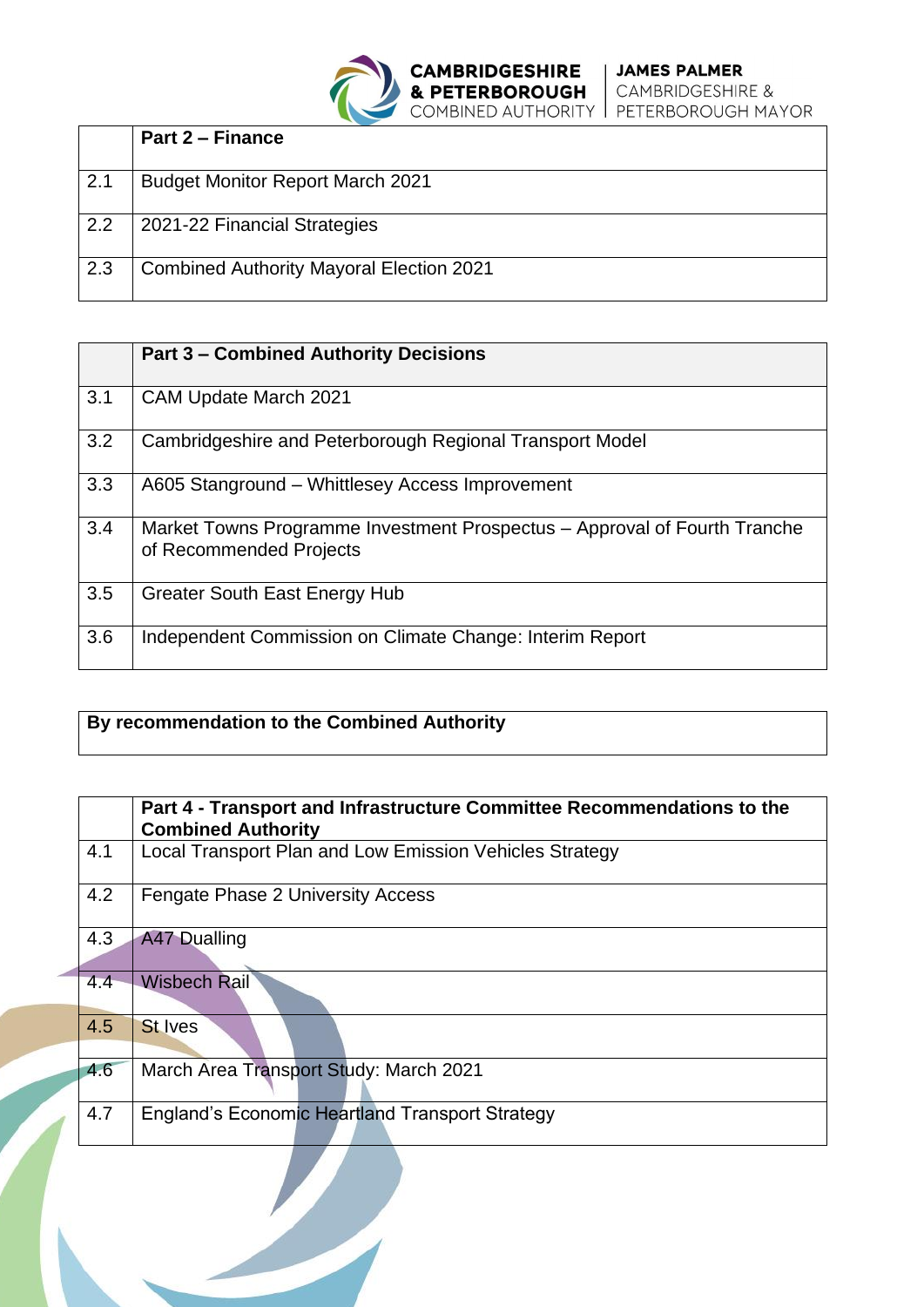

|     | <b>Part 5 - H&amp;CC Recommendations to the Combined Authority</b> |
|-----|--------------------------------------------------------------------|
| 5.1 | E100M Affordable Housing Programme                                 |

|     | Part 6 - Skills Committee Recommendations to the Combined Authority |
|-----|---------------------------------------------------------------------|
| 6.1 | Lifetime Skills Guarantee                                           |

|     | Part 7 – Business Board Recommendations to the Combined Authority |
|-----|-------------------------------------------------------------------|
| 7.1 | Local Growth Fund Programme Management Review March 2021          |
| 7.2 | Local Economic Recovery Strategy: Updated refresh                 |
| 7.3 | <b>Resolution of Local Enterprise Partnership Overlaps</b>        |
| 7.4 | <b>Business Growth Service</b>                                    |

| Part 8 - Motions on Notice submitted under Proceedings of Meetings Rule 14 |                                       |
|----------------------------------------------------------------------------|---------------------------------------|
| 8.1                                                                        | Motion from CIIr Bridget Smith        |
| 8.2                                                                        | <b>Motion from Cllr Lewis Herbert</b> |

The Combined Authority currently comprises the following members:

Mayor: J Palmer

Councillors: A Bailey, C Boden, S Count, R Fuller, L Herbert, J Holdich and B Smith Substitute members: Councillors W Fitzgerald, J French, J Neish, J Schumann, M Smart and A Van de Weyer

Chair of the Business Board: A Adams Substitute member: Professor A Neely

Observers: Councillor R Bisby (Acting Police and Crime Commissioner), J Bawden (Clinical Commissioning Group) and the Vice Chair of the Cambridgeshire and Peterborough Fire Authority (Councillor D Over)

The Combined Authority is committed to open government and members of the public are welcome to attend Committee meetings. It supports the principle of transparency and encourages filming, recording